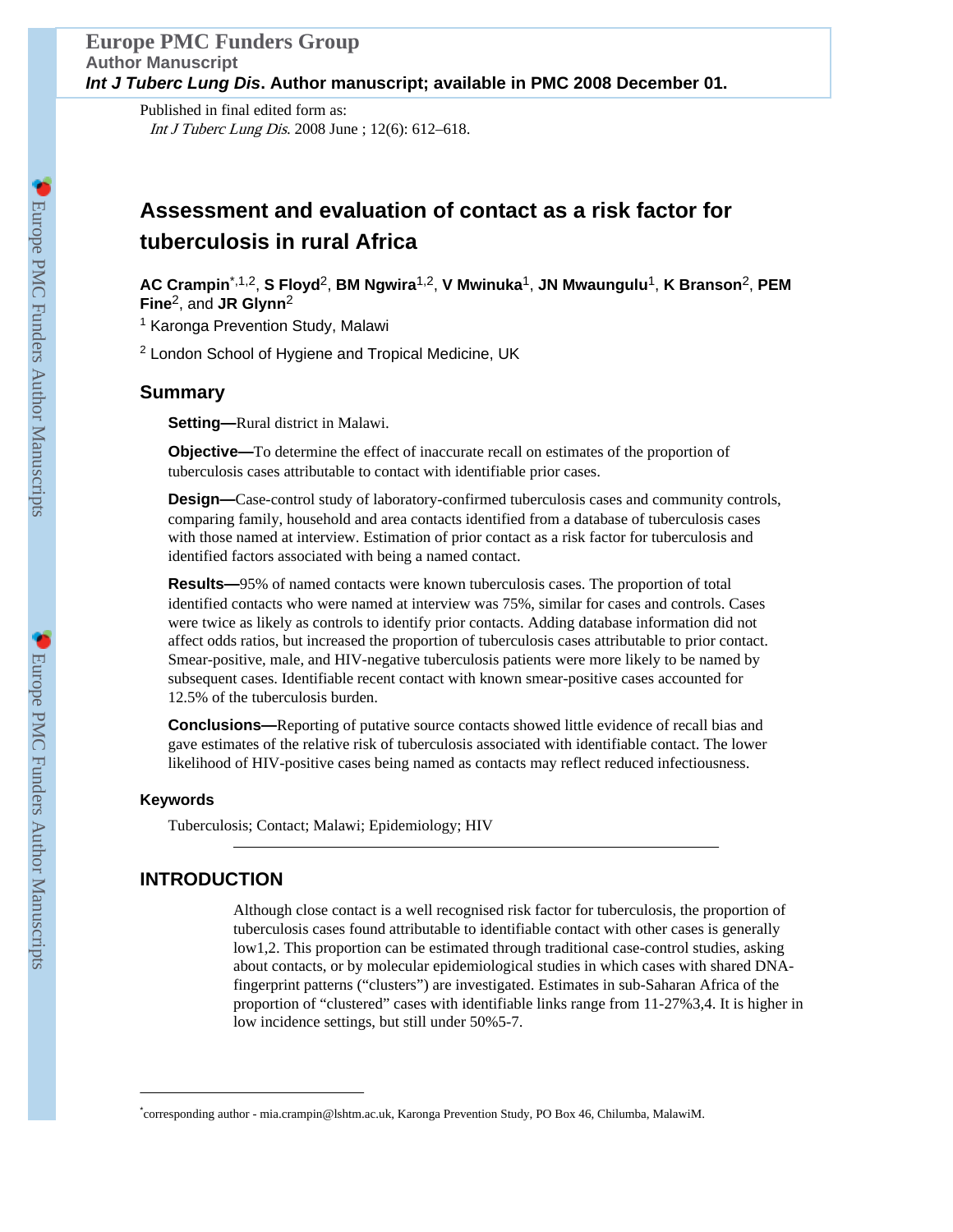Both methods rely on potentially inaccurate patient recall. Exposures to cases may be unknown or forgotten, or individuals with other illnesses may be reported. Recall bias encourages more complete reporting by cases than controls, overestimating relative risks.

The Karonga Prevention Study (KPS) in northern Malawi provides a unique opportunity to compare contacts recalled by cases and community controls with those identifiable from a population database (created from two total population surveys and subsequent large studies of leprosy, tuberculosis and HIV), and to compare the results from independent data sources. We also investigated the factors associated with tuberculosis cases subsequently being identified as contacts, and high risk contacts.

#### **METHODS**

Karonga district has a rural population of 240,000 with adult HIV prevalence of 13%8. Total population surveys were conducted in the 1980s and, since 1986, screening for tuberculosis has occurred during all studies and amongst patients presenting at health facilities. Sputum and other specimens are examined microscopically and cultured on site, with species identification done in the UK1. Tuberculosis cases are recorded in the project database.

From 1996-2001, Karonga residents aged 15+ years with a first episode of laboratoryconfirmed tuberculosis were included in a case control study1. Cases (or relatives of those who had died, left the district, were minors or very ill) and an appropriate informant from their household were asked to provide consent and, if they did so, were interviewed.

Controls were frequency-matched by age, sex and area to the distribution of tuberculosis cases using a field based random sampling scheme9. Those with current or previous tuberculosis were excluded.

Cases and controls were asked if they knew of family, past or current household members, or other people who had had tuberculosis within the last five years, irrespective of their perception of risk. Whether or not the individual had contact with the patient during their illness was ascertained and those with no contact were excluded. From 1998 onwards, the household head and other senior members were asked about the individual's relationship and contact with tuberculosis cases to maximise recall, also improving comparability between cases and controls despite different initial interview settings. The term "contact" refers to an individual as a putative source of infection.

Cases and controls were offered HIV testing with pre- and post-test counselling by trained staff8,10.

All study participants were assigned identity numbers and their parents identified. At the time of this study most district residents aged 10+ had been previously surveyed. At home visits, household numbers and accurate map grid references were assigned. For the purposes of analysis, the district is divided into "areas" based on latitude and urbanisation. Genetic, household, and geographical links between any two people could be established. Couples with children in the district are identified as "co-parents".

Contacts identified at interview were categorised as family, household, neighbour, or other. Information on bedroom-sharing or nursing a TB case was recorded from 1998.

Database classification included first degree relatives and spouses as family contacts, and assigned as household contacts those resident in the same household as a tuberculosis patient. An individual living within 50 metres of a tuberculosis patient was a "neighbour".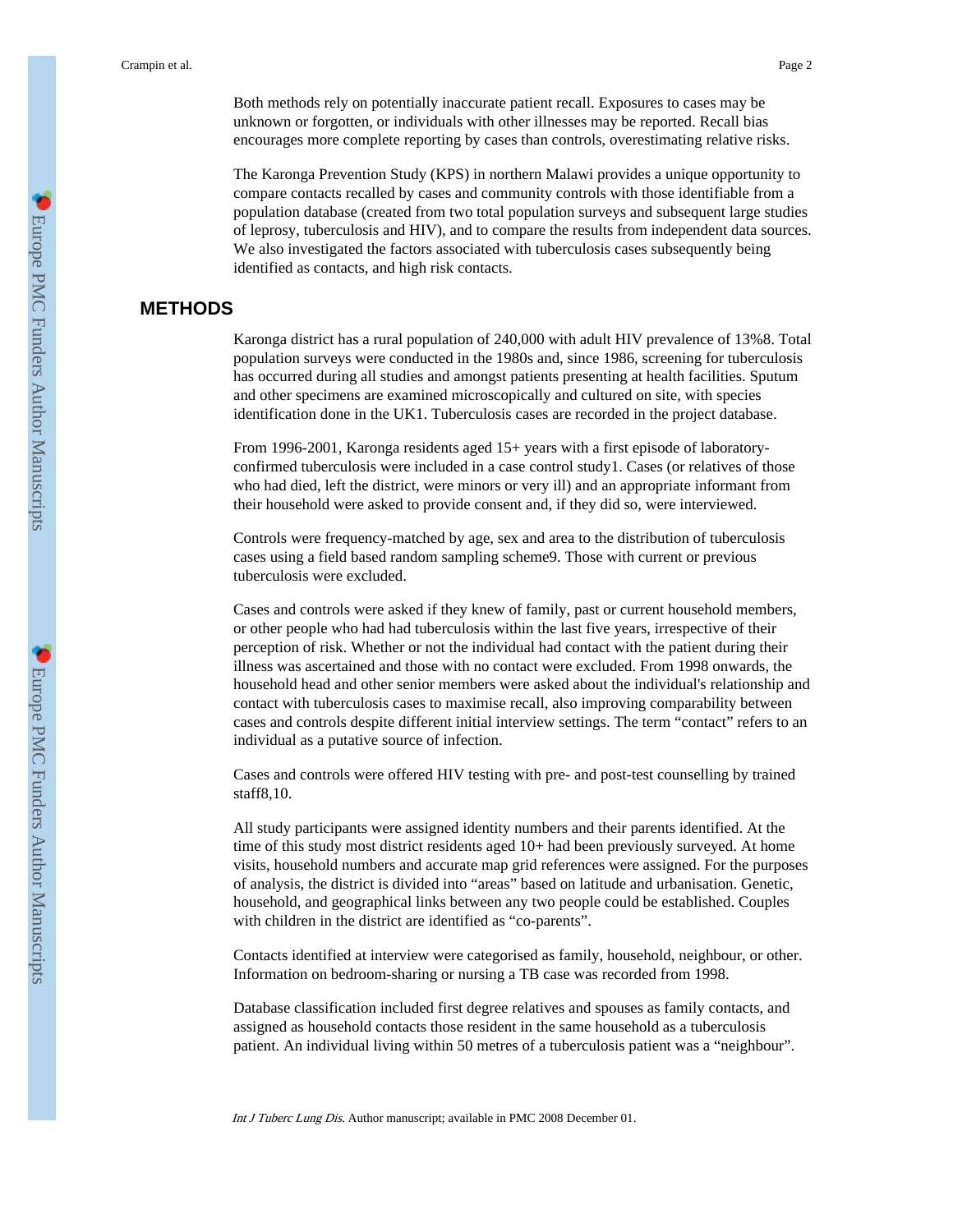Contacts were grouped into "household", "close family but not household", "neighbour" and "other".

Reported and database-identified contacts were compared. Cases (or controls) could name multiple contacts, and contacts could be named by multiple individuals.

For subsequent analyses each case and control was included only once. Case-control data were analysed to assess the importance of at least one family, household or neighbourhood contact, adjusted for potential confounders (age, sex, area, HIV-status). Separate analyses were performed with interview and database data, and for "all" contacts and for those with smear-positive disease.

The database of tuberculosis patients was analysed to determine which characteristics affect subsequent identification as a contact by an incident case or control.

The proportion of tuberculosis attributable to contact (the population attributable fraction) was calculated;

$$
PAF = P_{\text{cases}} ([RR - 1]/RR)
$$

where P<sub>cases</sub> is the prevalence of exposure to prior contacts amongst cases and RR is represented by the adjusted odds ratio for the association of tuberculosis with exposure to prior contacts11.

Approval for the study was granted by the Malawi National Health Sciences Research Committee and the Ethics Committee of the London School of Hygiene and Tropical Medicine.

#### **RESULTS**

Data on 598 tuberculosis cases (73 with extra-pulmonary TB) and 992 controls are included. No tuberculosis patients, and fewer than 10 controls refused to be interviewed. HIV results were available on 478/598(80%) cases and 859/992(87%) controls.

Amongst cases, 361(60%) did not name any contacts, 171(29%) named one and 66(11%) named 2-6. The corresponding figures for controls were 743(75%), 192(19%) and 57(6%).

In 273/325(84%) of case-contact pairings, the contact was said to have been treated in Karonga, and 257(94%) were confirmed from the database. Of the remainder, 16/52 (31%) were confirmed as tuberculosis. Of the 273 on the database, 184(67%) were recorded as having had smear-positive pulmonary tuberculosis.

Results for the contacts named by controls were similar. Of 318 control-contact pairs, 280(88%) were said to have been treated in Karonga, and 269(96%) were confirmed. Of the remainder, 12/38(32%) were confirmed. Of the 281 on the database, 156(56%) had smearpositive pulmonary tuberculosis.

From the database we identified 151 prior contacts for cases for the same time period (60 household, 67 close family/not same household, 24 neighbours), and 154 prior contacts for controls (29 household, 54 close family/not same household, and 71 neighbours).

Of the 151 prior contacts of cases identified by the database, 64(42%) went unreported by the patient (20 household, 25 close family but not same household, 19 neighbours). For controls, the 154 data-base identified contacts included 90(54%) unreported (6 household,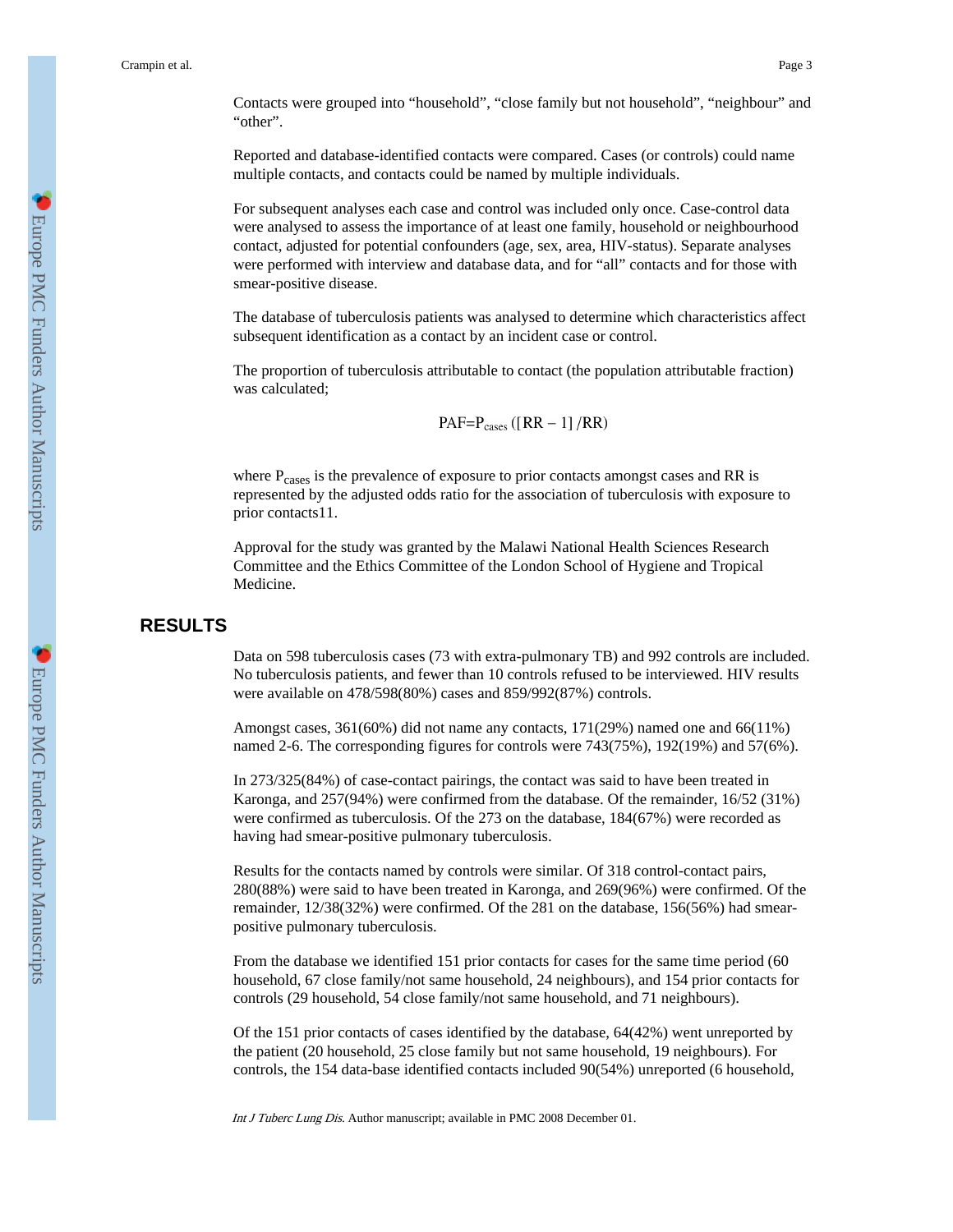23 close family but not same household, and 61 neighbours). Table 1 shows the numbers of case-contact and control-contact pairs, according to how the contact was ascertained, for prior exposures with confirmed, smear-positive pulmonary tuberculosis. Including exposures with smear-negative culture positive cases gave similar results (numbers too small for statistical comparison). Overall 227/302(75%) of all (reported and/or databaseidentified) family, household and neighbour contacts were reported, similar for cases (79%) and controls (71%,p=0.12). There was no evidence that the relationship between the database-derived and reported contacts varied by age, sex or HIV-status of the case or control.

A case-control analysis based on contacts identified through reporting was compared with an analysis based on database-identified contacts, to further assess reporting bias (Table 2). Analyses were restricted to contacts with smear-positive disease. There were variations between the odds ratios, however these were not statistically significant and were not consistently higher for reported compared to database-derived contacts.

Overall, 7%(229/3264) of individuals diagnosed and/or registered with tuberculosis in Karonga district during 1992-2001 were named as prior contacts by at least one index case (Table 3). Restricting to the 592 cases diagnosed during 1996/1997 with a complete 5 year "follow up", to allow equal opportunity to be named by a subsequent case,  $75(13%)$  were named.

The percentage named by a case varied by tuberculosis type: 11% of confirmed smearpositive pulmonary tuberculosis, 6% of confirmed smear-negative pulmonary tuberculosis, 3% of unconfirmed pulmonary tuberculosis (including "smear-positive" cases with single scanty smears) and 5% of extra-pulmonary tuberculosis. Overall the percentage named varied little by sex, but among confirmed, smear-positive tuberculosis patients, male patients were more likely to be named as prior contacts by an index case than were female patients (12.5%(86/687) vs. 9.5%(64/674), p=0.06 controlling for diagnosis year). This association was not seen in controls; (10.4% of females compared to 9.5% of males, p=0.57, for smearpositive cases).

HIV-positive tuberculosis patients diagnosed in 1992-2001 were less likely than HIVnegative patients to be named as a contact of a case, both overall (7.0%(70/994) vs 12.2%(62/508) p<0.001), and after restriction to confirmed, smear-positive pulmonary cases (10.0%(45/448) vs 15.8%(47/298) p=0.02). These differences remained significant (and became more pronounced) when likelihood of being named as a household contact only was examined, and did not change when adjusted for degree of smear positivity. Weaker trends were seen for the contacts of controls [10.5%(104/994) of HIV-positive vs 11.4%(58/508) of HIV-negative tuberculosis patients ] overall, and  $[10.5\%(47/448)$  vs  $14.1\%(42/298)$  p=0.13] after restriction to confirmed, smear-positive pulmonary patients.

Spouses were named as prior contacts by 30/598(5.0%) cases and 10/992(1.0%) controls; 15 and 3 were smear-positive respectively, giving an OR of 5.3 (CI 1.3-22.3, adjusted for the age, sex, area and HIV status of the case), for the association of smear-positive spousal contact and tuberculosis. Twelve of the 15 index cases who had spouses with smear-positive tuberculosis were women, of whom 9 were HIV-positive. Bedroom-sharing, or nursing a prior contact was reported by 55/423(13%) cases and 46/990(4.6%) controls. For 28 cases and 11 controls the contact was smear-positive, giving an OR, adjusted for the age, sex, area and HIV status of the case of 4.8 (2.0-11.2). Among those who reported spousal contact, and were asked about nursing, 17/21(81.0%) of cases and 9/10(90.0%) controls had also nursed spouses.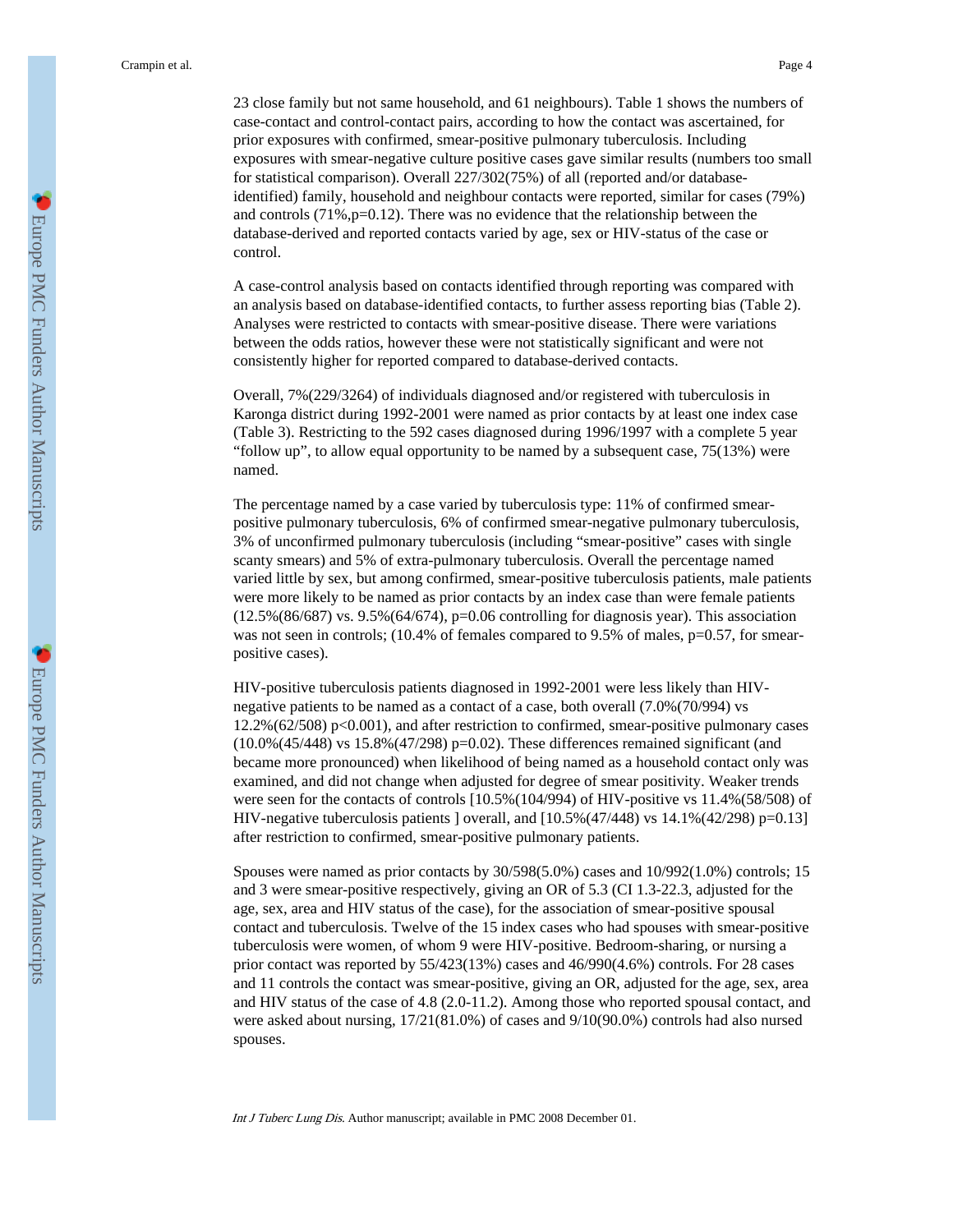PAFs were lower when restricted to smear-positive contacts, and higher when database and interview data were combined (Table 4). Overall 12.5% of tuberculosis was attributable to prior contact with a smear-positive case. The PAF for prior contact with a spouse with smear-positive tuberculosis was 2.0%(0.6-2.4), and for nursing or bedroom-sharing was 5.2%(3.3-6.0).

#### **DISCUSSION**

Successful active case finding or the success of a policy of isoniazid preventive therapy in contacts of cases is related to the proportion of the tuberculosis in the population that is attributable to identifiable contact. Interpreting contact histories may give inaccurate estimates because of recall bias, missed contacts, and lack of knowledge of who has tuberculosis. This paper uses long term epidemiological information on the population and on tuberculosis cases to determine the proportion of named contacts who had confirmed and smear-positive tuberculosis; and to quantify recall bias.

A very high proportion (95%) of named prior contacts had tuberculosis confirmed from our database. This was similar for cases and controls, suggesting that validity of recall was high and that there was little over-reporting of other sick individuals by cases in a country with a medium burden of tuberculosis. Two thirds of the named prior contacts of the cases had had smear-positive disease.

The proportion of all identified prior contacts named in the interviews was similar for cases and controls (Table 1). The similarity of odds ratios derived from interview data and from the database also suggests recall bias was small in this study.

Restricting the analysis to smear-positive contacts increased odds ratios slightly for the contact associations, as expected, since smear-positive cases are more infectious. Smear status was unknown for those contacts not found in the database, so the proportion of cases with smear-positive contacts (and hence the PAF) is underestimated. The estimate of the PAF using all contacts is higher, as the extra contacts outweigh the lower estimates of the odds ratio. The best estimate of the proportion of tuberculosis cases attributable to an identifiable exposure to smear-positive case in the previous 5 years is 12.5%.

Contact histories are inevitably incomplete so these data provide a minimum estimate, although they may be relatively more complete in a community where a long history of tuberculosis studies may mean patients are more identifiable. The database was used to validate reports, but is imperfect. Households are dynamic structures and misclassification occurs. The database is efficient at identifying close relatives, leading to a lower proportion of family contacts being reported than for the other groups (Table 1). In addition some of the database-identified relatives, neighbours and household members may not have actually met during the infectious period. Nevertheless, it is clear, as in other studies1,2 that a minority of cases are attributable to identifiable recent family or household exposure.

The probability of a tuberculosis patient subsequently being named as a putative source contact by another patient depends partly on infectiousness, given that a more infectious case will lead to a larger number of future cases than will a less infectious case. It will also be affected by social mixing patterns and whether the diagnosis is known and openly discussed, as seems to happen in Karonga. Differences between men and women are probably explained by different social mixing patterns. HIV-positivity could have led to decreased mixing (if patients were sicker) and this is supported by the control data where HIV-positive past cases were less likely to be named by controls. However HIV-positivity is unlikely to affect mixing with close family or household members and the differences by HIV-status in the likelihood of being named (by a case) as a contact, were more marked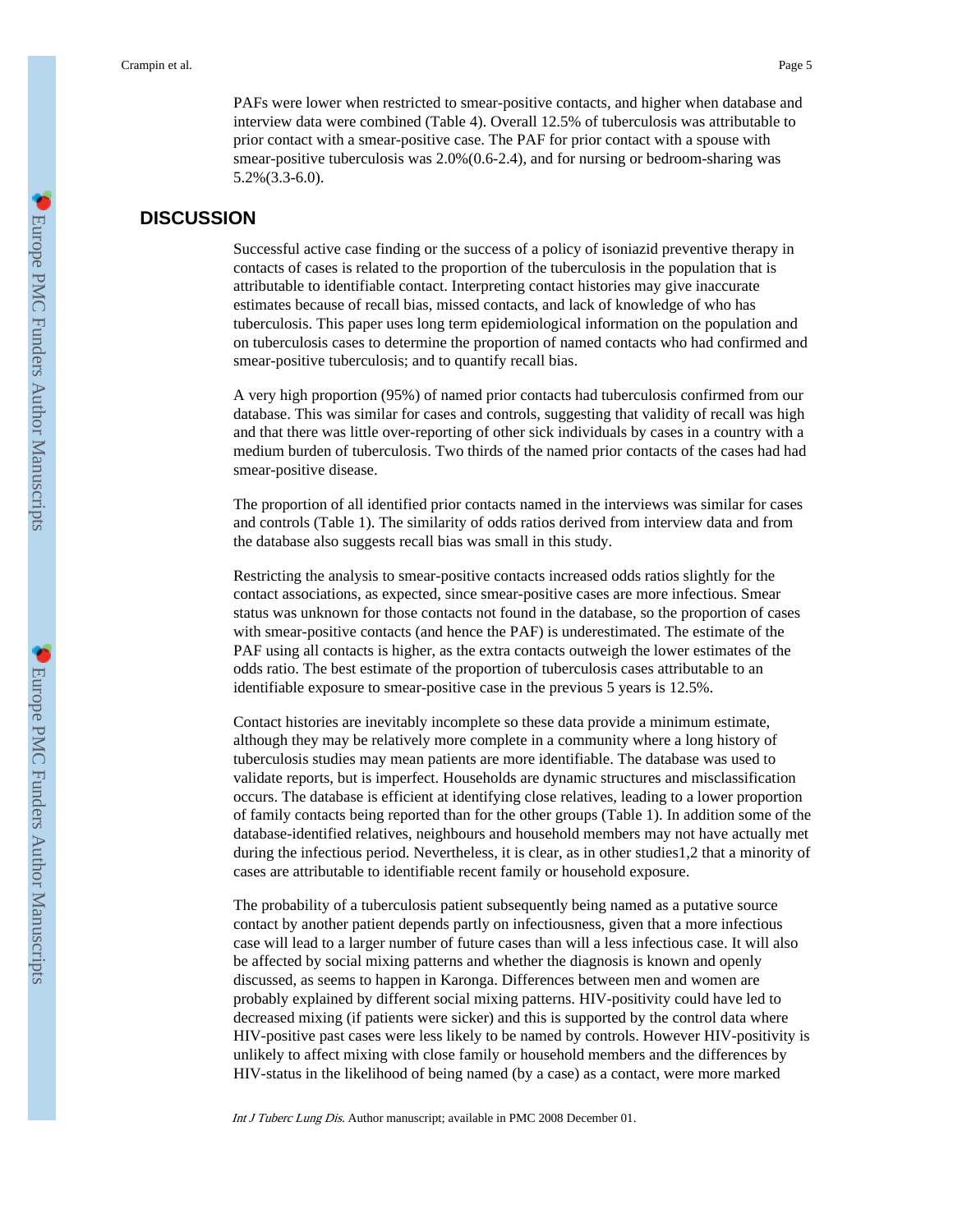when household contact alone was considered. This is consistent with other evidence of reduced transmission from HIV-positive compared to HIV-negative cases 12-14 irrespective of smear positivity, perhaps due to reduced duration of infectiousness, if HIV-positive patients seek treatment or die sooner13-15.

Spouses, especially wives, of smear-positive patients were at particularly high risk. In this community, sick men are usually nursed by wives, and sick women return to their families. Compared to men of the same age, young women are more likely to be tuberculin negative and hence at risk of primary disease16,17,18 and are more likely to be HIV-positive. There was also an increased risk of disease among close relatives of cases compared to other nonhousehold contacts. Though this may be mediated in part by genetic determinants19; the effect is probably due largely to closeness of the contact20,21.

In conclusion, in this setting, recall of contacts was good, with little evidence of differential recall between cases and controls for recent contacts. The small proportion of smear-positive cases subsequently named as contacts, and the calculated attributable fractions suggest that provision of preventive therapy to all contacts of smear-positive cases could only reduce tuberculosis incidence by 12.5% in this population, possibly more in the long term if tuberuculosis with an incubation period longer than 5 years is considered. The proportion in populations where tuberculosis is rare, or social mixing differs, will vary. However household contacts, particularly spouses and carers, have high relative risks, and are easy to target, despite minimal overall impact4,22,23. In many countries, tuberculosis inpatients are nursed by relatives (who are thereby additionally exposed to other patients), who could be screened and offered health education and preventive therapy when indicated. This study also confirms findings, using other approaches, that HIV-positive tuberculosis cases transmit M.tuberculosis less effectively than HIV negatives, irrespective of smear-positivity.

#### **Acknowledgments**

The late Frank Mwaungulu made a significant contribution to this work.

KPS is funded by the Wellcome Trust and LEPRA and appreciates the support of the National Health Sciences Research Committee, the National Tuberculosis Control Programme of Malawi and the Karonga community.

#### **REFERENCES**

- 1. Crampin AC, Glynn JR, Floyd S, et al. Tuberculosis and gender: exploring the patterns in a case control study in Malawi. Int J Tuberc Lung Dis. 2004; 8(2):194–203. [PubMed: 15139448]
- 2. Grzybowski SBG, Styblo K. Contacts of cases of active pulmonary tuberculosis. Bull Int Union Tuberc. 1975; 50:90–106. [PubMed: 1218291]
- 3. Crampin AC, Glynn JR, Traore H, et al. Tuberculosis transmission attributable to close contacts and HIV status, Malawi. Emerg Infect Dis. 2006; 12(5):729–35. [PubMed: 16704828]
- 4. Wilkinson D, Pillay M, Crump J, Lombard C, Davies GR, Sturm AW. Molecular epidemiology and transmission dynamics of Mycobacterium tuberculosis in rural Africa. Trop Med Int Health. 1997; 2(8):747–53. [PubMed: 9294544]
- 5. van Deutekom H, Hoijng SP, de Haas PE, et al. Clustered tuberculosis cases: do they represent recent transmission and can they be detected earlier? Am J Respir Crit Care Med. 2004; 169(7): 806–10. [PubMed: 14684559]
- 6. Burman WJ, Reves RR, Hawkes AP, et al. DNA fingerprinting with two probes decreases clustering of Mycobacterium tuberculosis. Am J Respir Crit Care Med. 1997; 155(3):1140–6. [PubMed: 9117000]
- 7. Braden CR, Templeton GL, Cave MD, et al. Interpretation of restriction fragment length polymorphism analysis of Mycobacterium tuberculosis isolates from a state with a large rural population. J Infect Dis. 1997; 175(6):1446–52. [PubMed: 9180185]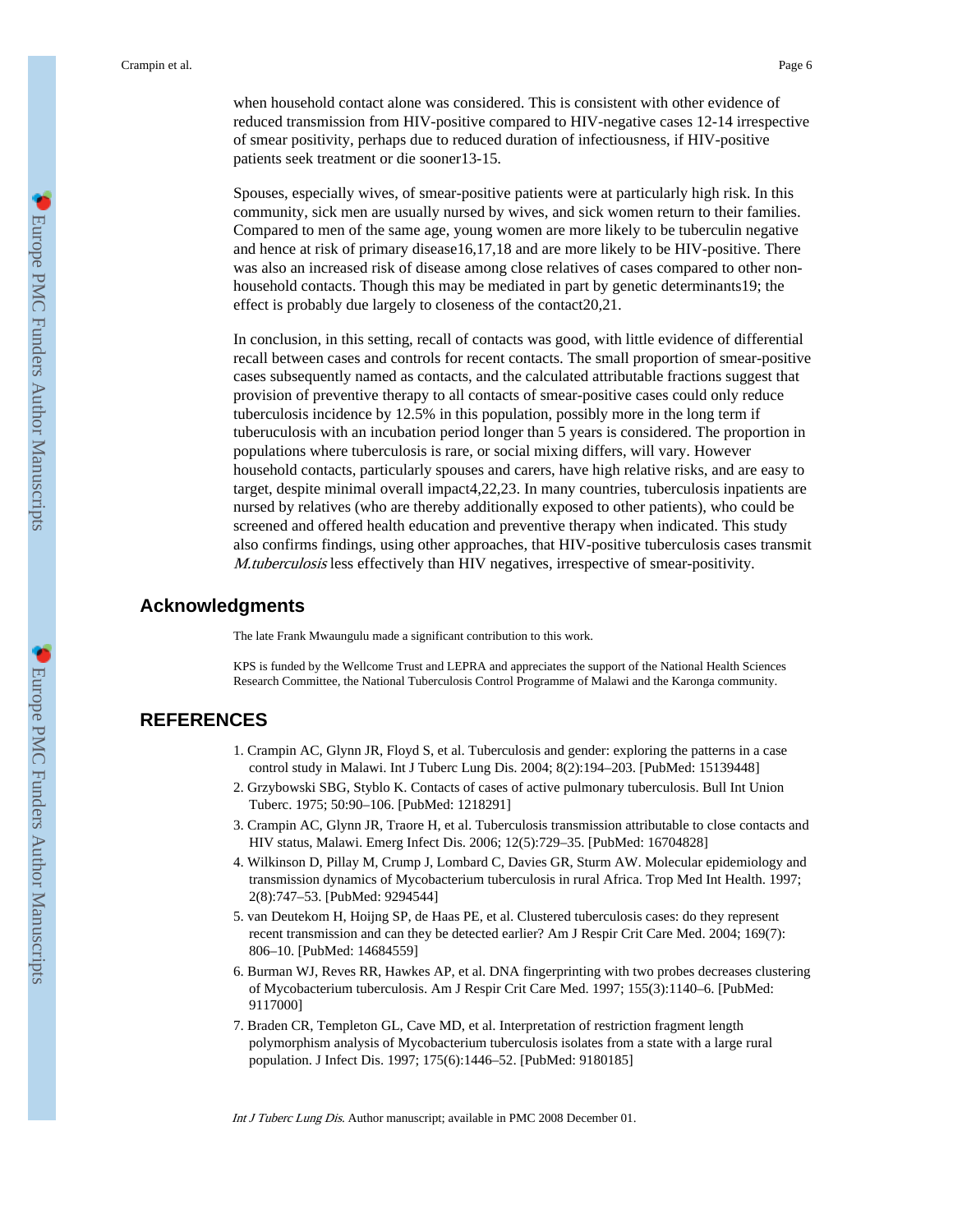- 8. Crampin AC, Glynn JR, Ngwira BM, et al. Trends and measurement of HIV prevalence in northern Malawi. Aids. 2003; 17(12):1817–25. [PubMed: 12891068]
- 9. Crampin AC, Mwinuka V, Malema SS, Glynn JR, Fine PE. Field-based random sampling without a sampling frame: control selection for a case-control study in rural Africa. Trans R Soc Trop Med Hyg. 2001; 95(5):481–3. [PubMed: 11706653]
- 10. Sterne JA, Turner AC, Connell JA, et al. Human immunodeficiency virus: GACPAT and GACELISA as diagnostic tests for antibodies in urine. Trans R Soc Trop Med Hyg. 1993; 87(2): 181–3. [PubMed: 8337722]
- 11. Rockhill B, Newman B, Weinberg C. Use and misuse of population attributable fractions. Am J Public Health. 1998; 88(1):15–9. [PubMed: 9584027]
- 12. Cauthen GM, Dooley SW, Onorato IM, et al. Transmission of Mycobacterium tuberculosis from tuberculosis patients with HIV infection or AIDS. Am J Epidemiol. 1996; 144(1):69–77. [PubMed: 8659487]
- 13. Elliott AM, Hayes RJ, Halwiindi B, et al. The impact of HIV on infectiousness of pulmonary tuberculosis: a community study in Zambia. Aids. 1993; 7(7):981–7. [PubMed: 8357557]
- 14. Espinal MA, Perez EN, Baez J, et al. Infectiousness of Mycobacterium tuberculosis in HIV-1 infected patients with tuberculosis: a prospective study. Lancet. 2000; 355(9200):275–80. [PubMed: 10675075]
- 15. Corbett EL, Marston B, Churchyard GJ, De Cock KM. Tuberculosis in sub-Saharan Africa: opportunities, challenges, and change in the era of antiretroviral treatment. Lancet. 2006; 367(9514):926–37. [PubMed: 16546541]
- 16. Fine PE, Bruce J, Ponnighaus JM, Nkhosa P, Harawa A, Vynnycky E. Tuberculin sensitivity: conversions and reversions in a rural African population. Int J Tuberc Lung Dis. 1999; 3(11):962– 75. [PubMed: 10587318]
- 17. Vynnycky E, Fine PE. The natural history of tuberculosis: the implications of age-dependent risks of disease and the role of reinfection. Epidemiol Infect. 1997; 119(2):183–201. [PubMed: 9363017]
- 18. Sutherland I, Svandova E, Radhakrishna S. The development of clinical tuberculosis following infection with tubercle bacilli. 1. A theoretical model for the development of clinical tuberculosis following infection, linking from data on the risk of tuberculous infection and the incidence of clinical tuberculosis in the Netherlands. Tubercle. 1982; 63(4):255–68. [PubMed: 6763793]
- 19. Fitness J, Floyd S, Warndorff DK, et al. Large-scale candidate gene study of tuberculosis susceptibility in the Karonga district of northern Malawi. Am J Trop Med Hyg. 2004; 71(3):341– 9. [PubMed: 15381817]
- 20. Wallace C, Fitness J, Hennig B, et al. Linkage analysis of susceptibility to leprosy type using an IBD regression method. Genes Immun. 2004; 5(3):221–5. [PubMed: 15014432]
- 21. Wallace C, Clayton D. Estimating the relative recurrence risk ratio using a global cross-ratio model. Genet Epidemiol. 2003; 25(4):293–302. [PubMed: 14639699]
- 22. Verver S, Warren RM, Munch Z, et al. Proportion of tuberculosis transmission that takes place in households in a high-incidence area. Lancet. 2004; 363(9404):212–4. [PubMed: 14738796]
- 23. Verver S, Warren RM, Munch Z, et al. Transmission of tuberculosis in a high incidence urban community in South Africa. Int J Epidemiol. 2004; 33(2):351–7. [PubMed: 15082639]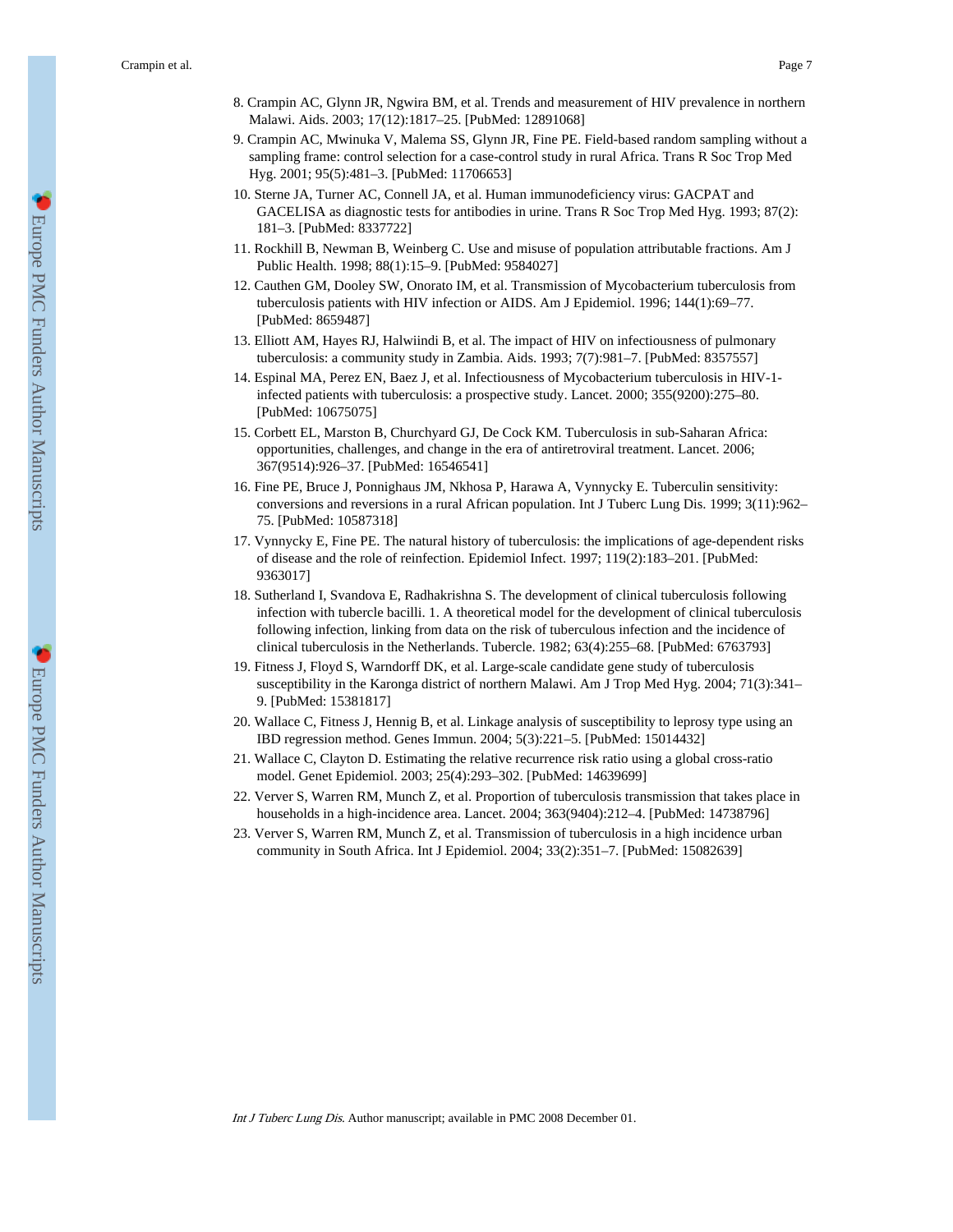### **TABLE 1**

Identification of prior contacts with confirmed smear-positive pulmonary tuberculosis, by nature of contact. All case/control-contact pairs are included. Identification of prior contacts with confirmed smear-positive pulmonary tuberculosis, by nature of contact. All case/control-contact pairs are included.

| Nature of contact | <b>Ascertainment</b>            | Case            |                          | Control        |                          | $\Delta$   |
|-------------------|---------------------------------|-----------------|--------------------------|----------------|--------------------------|------------|
|                   |                                 | $\blacksquare$  | %                        | $\blacksquare$ | $\%$                     |            |
| Household         | Database only                   | ۰               | $\overline{\mathcal{S}}$ | 3              | $\mathcal{S}$            |            |
|                   | <b>Both</b>                     | 27              | 53                       | P              | 67                       |            |
|                   | Reported only                   | 15              | 29                       |                | 13                       |            |
|                   | reported of total<br>Proportion | 42/51           | 82                       | 12/15          | $\mathscr{B}$            | p=0.84     |
| Close family but  | Database only                   | $\overline{c}$  | $\overline{\mathcal{U}}$ | σ              | $\mathcal{H}$            |            |
| not household     | <b>Both</b>                     | $\overline{c}$  | 43                       | $\infty$       | $\overline{\mathcal{U}}$ |            |
|                   | Reported only                   | $\overline{16}$ | 33                       | Γ              | $\mathcal{S}$            |            |
|                   | reported of total<br>Proportion | 37/49           | 92                       | 25/34          | $\widetilde{\varkappa}$  | p=0.84     |
| Neighbour         | Database only                   | $\supseteq$     | 21                       | 32             | $\mathscr{C}$            |            |
|                   | <b>Both</b>                     | 4               | 8                        | ∞              | 8                        |            |
|                   | Reported only                   | 34              | 77                       | 65             | $\mathcal{O}$            |            |
|                   | reported of total<br>Proportion | 38/48           | 84                       | 73/105         | $\approx$                | $p = 0.22$ |

Int J Tuberc Lung Dis. Author manuscript; available in PMC 2008 December 01.

ned by more than one case or control In addition 74 "other" contacts were identified by 57 cases and 44 by 44 controls. A single contact can be named by more than one case or control

The analysis is little affected by allowing for multiple reporting of contacts as most individuals have only one contact of each type. The analysis is little affected by allowing for multiple reporting of contacts as most individuals have only one contact of each type.

 $l$  comparison of the proportion of total contacts that were reported at interview between cases and controls comparison of the proportion of total contacts that were reported at interview between cases and controls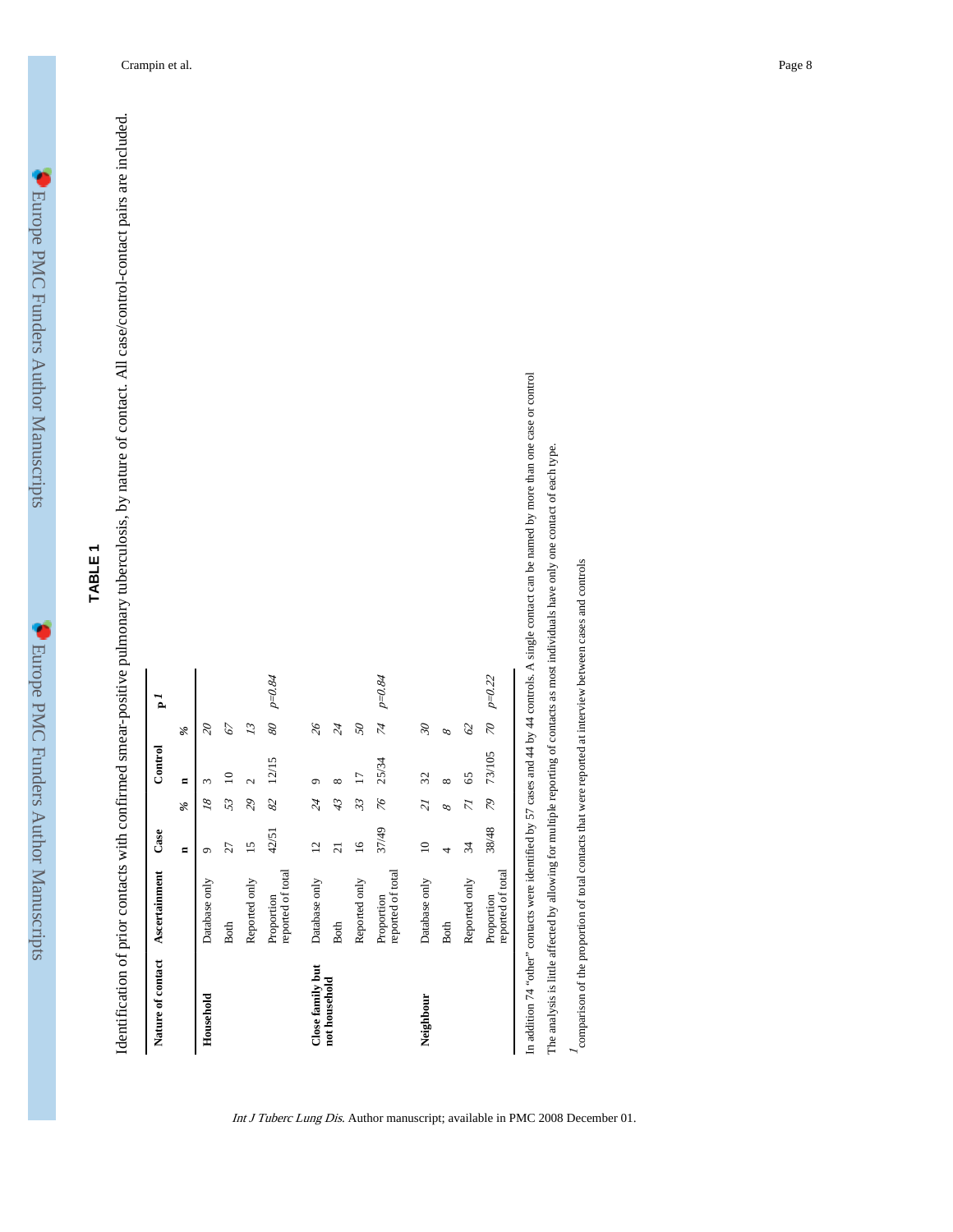# **TABLE 2**

Comparison of case-control analyses of contact as a risk factor for tuberculosis using reported or database-identified contacts. (Analyses restricted to Comparison of case-control analyses of contact as a risk factor for tuberculosis using reported or database-identified contacts. (Analyses restricted to contacts with confirmed smear-positive pulmonary tuberculosis). Each case or control is included only once. contacts with confirmed smear-positive pulmonary tuberculosis). Each case or control is included only once.

| Nature of contact                         |          |                                             | $\text{Case} \text{m} = 598$ |                | Control $n=992$  | Adj OR <sup>I</sup> | 95% CI         |
|-------------------------------------------|----------|---------------------------------------------|------------------------------|----------------|------------------|---------------------|----------------|
|                                           |          | $\rm \stackrel{4}{\scriptscriptstyle \sim}$ | $\%2$                        | z              | ℅                |                     |                |
| ANY incl. not                             | Reported | 150                                         | 25                           | 137            | ᅺ                | 2.0                 | $(1.4 - 2.7)$  |
| classifiable in $\mathrm{db}^\mathcal{J}$ | Database | 68                                          |                              | 66             |                  | 1.7                 | $(1.1 - 2.7)$  |
| ANY excl. not                             | Reported | 96                                          | $\tilde{=}$                  | 98             | ≘                | 1.6                 | $(1.1 - 2.4)$  |
| classifiable in db                        | Database | 68                                          |                              | 66             | $\overline{ }$   | 1.7                 | $(1.1 - 2.7)$  |
| Household                                 | Reported | 36                                          | G                            | $\Box$         |                  | 4.4                 | $(1.9 - 10.3)$ |
|                                           | Database | $\frac{8}{18}$                              | ω                            | 4              |                  | 2.0                 | $(0.8 - 4.7)$  |
| Close family but not household            | Reported | 33                                          | $\circ$                      | $\overline{c}$ | $\mathrel{\sim}$ | 2.3                 | $(1.2 - 4.5)$  |
|                                           | Database | 42                                          |                              | $\overline{6}$ | $\sim$           | 5.0                 | $(2.5 - 10.3)$ |
| Neighbour                                 | Reported | 32                                          | 5                            | 65             | ٣                | 0.8                 | $(0.5 - 1.5)$  |
|                                           | Database | $\frac{13}{2}$                              | $\mathcal{L}$                | 36             | 4                | 0.5                 | $(0.2 - 1.2)$  |

Int J Tuberc Lung Dis. Author manuscript; available in PMC 2008 December 01.

 $\vec{\textit{3}}_c$  including contacts reported who were non-household/close family/neighbour eg acquaintances, colleagues etc. ie including contacts reported who were non-household/close family/neighbour eg acquaintances, colleagues etc.

 $\boldsymbol{\mathcal{A}}$  number reporting a contact number reporting a contact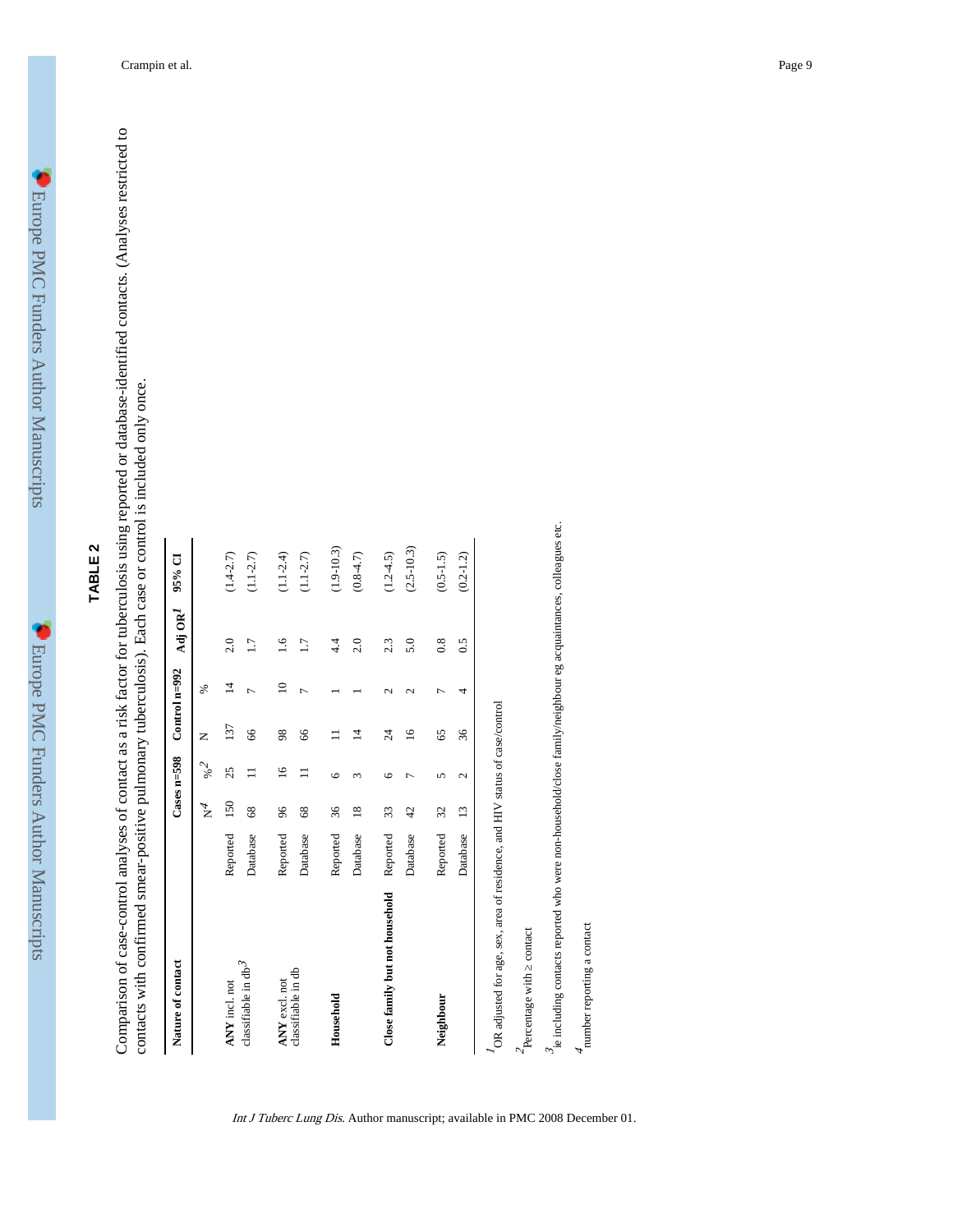### **Table 3**

Likelihood of a TB patient diagnosed in 1992 – 2001 being recognised as a contact by one or more subsequent (index) cases or controls. Each TB patient is included only once for each analysis (recognition by cases or contro Likelihood of a TB patient diagnosed in 1992 – 2001 being recognised as a contact by one or more subsequent (index) cases or controls. Each TB patient is included only once for each analysis (recognition by cases or controls).

|                            | Totals | (index) cases<br>N,% | more subsequent<br>Named by one or |      | (adj for year of diagnosis)<br>OR, Adj OR | more controls<br>N,% | Named by one or |      | (adj for year of diagnosis)<br>OR, Adj OR |
|----------------------------|--------|----------------------|------------------------------------|------|-------------------------------------------|----------------------|-----------------|------|-------------------------------------------|
|                            | 3264   | 229                  | 7.0%                               |      |                                           | 250                  | 7.7%            |      |                                           |
| All with complete followup | 592    | 75                   | 12.7%                              |      |                                           | 86                   | 14.5%           |      |                                           |
| Male $(\text{sm} +)$       | 687    | 86                   | 12.5%                              | ref  |                                           | 65                   | 9.5%            | ref  |                                           |
| Female $(sm +)$            | 674    | $\mathcal{Z}$        | 9.5%                               | 0.73 | $0.72(0.51 - 1.02)$ , p=0.06              | $\sqrt{2}$           | 10.4%           | 1.11 | 1.04 (0.72-1.51), $p=0.82$                |
| Smear pos pulmonary        | 1361   | 150                  | 11.0%                              | ref  |                                           | 135                  | 9.9%            | ref  |                                           |
| Smear neg pulmonary        | 261    | $\overline{15}$      | 5.8%                               | 0.49 | $0.47(0.27-0.83), p=0.007$                | 22                   | 8.4%            | 0.84 | $0.68$ (0.41-1.11), p=0.12                |
| Unconfirmed pulmonary      | 1012   | 29                   | 2.9%                               | 0.24 | $0.25(0.17-0.39)$ , p<0.001               | 56                   | 5.5%            | 0.53 | $0.49(0.35-0.68)$ , p<0.001               |
| Extra pulmonary            | 585    | ಸ                    | 5.3%                               | 0.45 | $0.43(0.29-0.66),$ p<0.001                | 36                   | 6.2%            | 0.60 | $0.50(0.33-0.74)$ , p<0.001               |
| HIV pos (all)              | 994    | $\sqrt{2}$           | 7.0%                               | 0.54 | $0.50(0.34-0.73)$ , p<0.001               | 104                  | 10.5%           | 0.91 | $0.80(0.56 - 1.15)$ , p=0.23              |
| HIV neg (all)              | 508    | $\mathcal{O}$        | 12.2%                              | ref  |                                           | 58                   | 11.4%           | Ref  |                                           |
| HIV pos (sm +)             | 448    | 45                   | 10.0%                              | 0.60 | $0.59(0.38-0.94)$ , p=0.02                | 47                   | 10.5%           | 0.71 | $0.70(0.44 - 1.12), p=0.13$               |
| HIV neg (sm +)             | 298    | 47                   | 15.8%                              | ref  |                                           | 42                   | 14.1%           | Ref  |                                           |